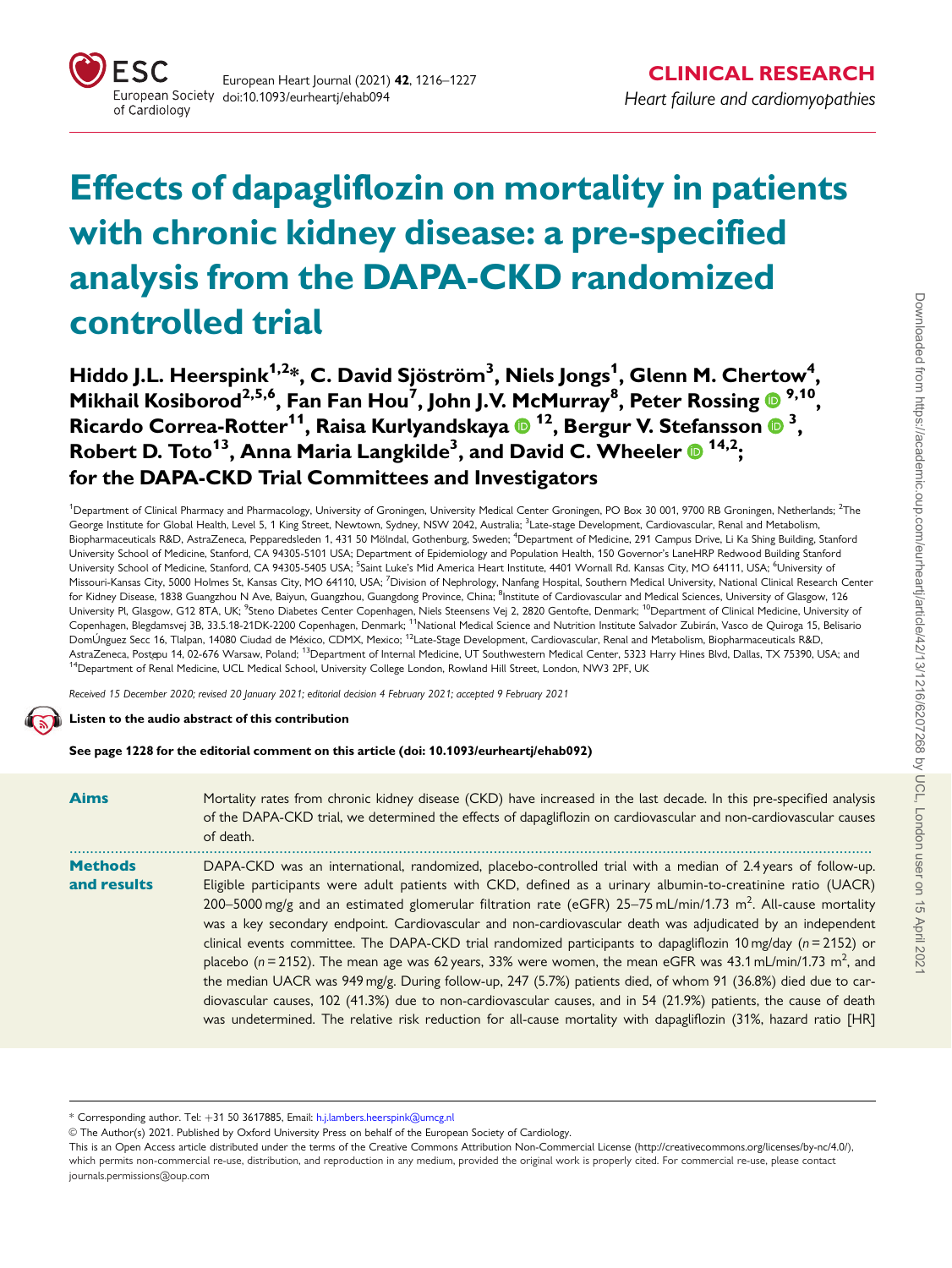[95% confidence interval (CI)] 0.69 [0.53, 0.88];  $P = 0.003$ ) was consistent across pre-specified subgroups. The effect on all-cause mortality was driven largely by a 46% relative risk reduction of non-cardiovascular death (HR [95% CI] 0.54 [0.36, 0.82]). Deaths due to infections and malignancies were the most frequently occurring causes of non-cardiovascular deaths and were reduced with dapagliflozin vs. placebo.

<span id="page-1-0"></span>Conclusion In patients with CKD, dapagliflozin prolonged survival irrespective of baseline patient characteristics. The benefits were driven largely by reductions in non-cardiovascular death.

#### Graphical Abstract



...................................................................................................................................................................................................

Dapagliflozin prolonged survival irrespective of baseline patient characteristics, largely driven by reductions in non-CV death.

Keywords Dapagliflozin • SGLT2 inhibitor • Chronic kidney disease

## Introduction

The prevalence of chronic kidney disease (CKD) has increased in the last decade. Global estimates indicate that  ${\sim}700$  million people are affected by CKD. According to the 2017 Global Burden of Disease study, the number of deaths that could be attributed to CKD increased by 41.5% from 1990 to  $2017<sup>1</sup>$  While death due to cardiovascular diseases is an important contributor to all-cause mortality in patients with CKD, several studies have shown that other causes of death including infections and malignancies frequently occur in patients with CKD.<sup>2-4</sup>

Sodium-glucose co-transporter 2 (SGLT2) inhibitors reduce the risk of heart failure and delay progression to kidney failure in patients with Type 2 diabetes, both at the early and more advanced stages of  $CKD.<sup>5-7</sup>$  These benefits appear independent of the improvements in glycemic control and are likely mediated by other mechanisms including favourable effects on glomerular hemodynamics. $8,9$  These findings have led to the hypothesis that SGLT2 inhibitors may also preserve kidney function in patients with CKD without Type 2 diabetes. The DAPA-CKD trial therefore enrolled patients with CKD with and

without Type 2 diabetes and demonstrated that dapagliflozin significantly reduced the risk of kidney events, hospitalizations for heart failure or cardiovascular death, and prolonged survival irrespective of Type 2 diabetes status.<sup>[10](#page-10-0),[11](#page-10-0)</sup> In this pre-specified analysis from the DAPA-CKD trial, we investigated the causes of death in DAPA-CKD participants and assessed the effects of dapagliflozin on cardiovascular and non-cardiovascular causes of death.

# **Methods**

. . . . . . . . . . . . . . . . . . . . . . . . . . . . . . . . . . . . . . . . . . . . . . . . . . . . . . . . . . . . . .

#### Trial design and study participants

DAPA-CKD was a multicentre, double-blind, placebo-controlled, randomized trial conducted at 386 study sites in 21 countries. The trial was designed to assess the effects of dapagliflozin on kidney and cardiovascular outcomes in patients with CKD, with or without Type 2 diabetes. DAPA-CKD was registered with ClinicalTrials.gov as NCT03036150. The trial was approved by the ethics committees at each participating centre. All participants provided written informed consent before commencement of any study-specific procedure. An independent Data Monitoring Committee provided trial oversight. The study protocol,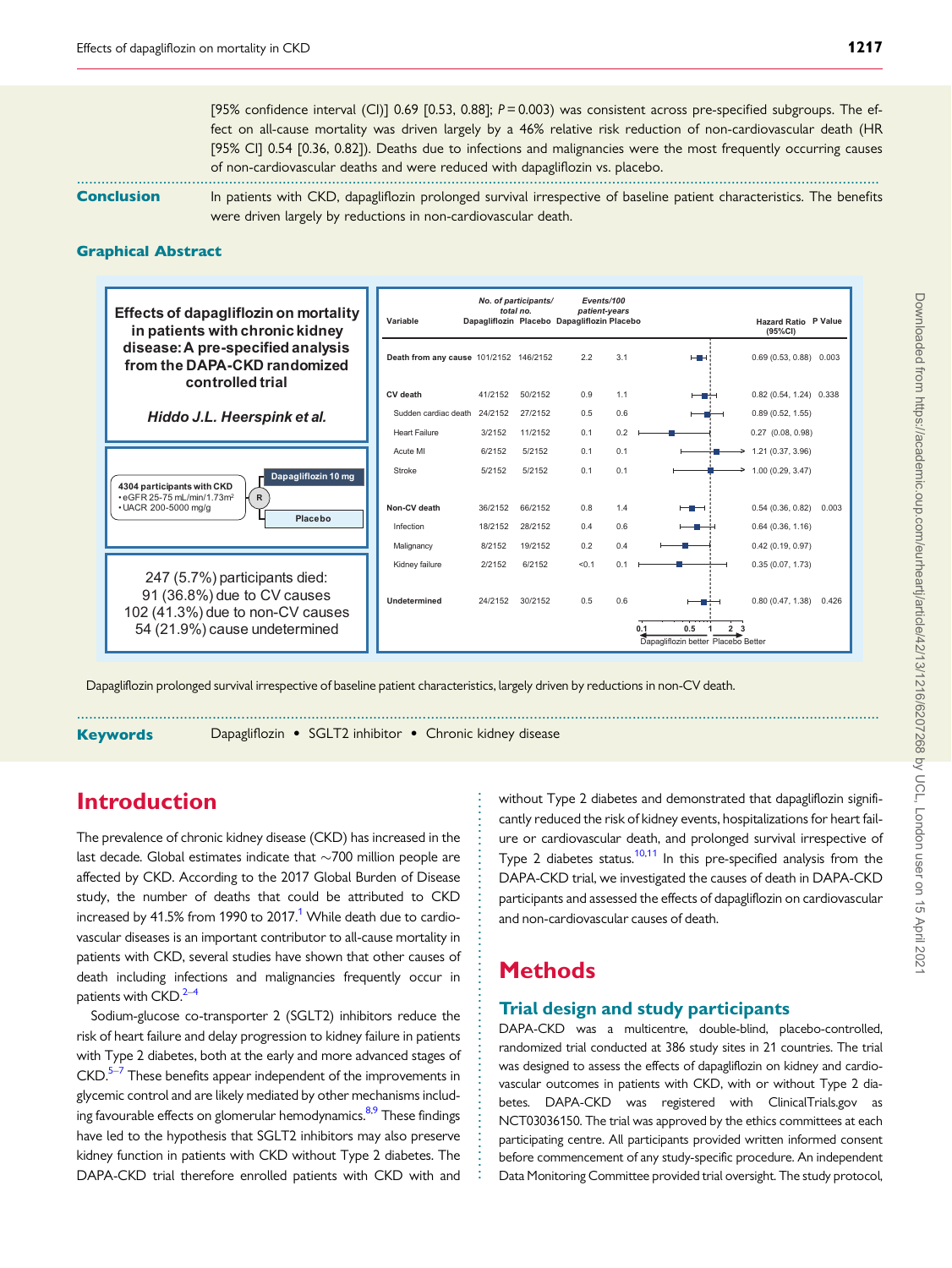. including a detailed description of the trial design, statistical analysis plan, and patient eligibility criteria, has been published previously.<sup>[10,11](#page-10-0)</sup>

Eligible participants had CKD defined as estimated glomerular filtration rate (eGFR) between 25 and 75 mL/min/1.73  $m<sup>2</sup>$  and urinary albumin-tocreatinine ratio (UACR) between 200 and 5000mg/g (22.6–565.6mg/mmol). All participants were required to be receiving a stable dose of an angiotensin-converting enzyme inhibitor (ACEi) or an angiotensin II receptor blocker (ARB) for at least 4 weeks before trial enrolment, unless contraindicated. The main exclusion criteria included diagnosis of Type 1 diabetes, polycystic kidney disease, lupus nephritis, or anti-neutrophil cytoplasmic antibody-associated vasculitis. Participants receiving immunotherapy for primary or secondary kidney disease within the 6 months prior to enrolment were also excluded.

Participants were randomized in a 1:1 ratio to dapagliflozin 10 mg/day or matched placebo and followed for a median of 2.4 years (25th–75th percentile, 2.0–2.7 years). Study personnel (except the Independent Data Monitoring Committee) and participants were blinded to treatment allocation. In-person study visits occurred approximately every 4 months during follow-up to collect information about study endpoints, adverse events, and concomitant treatments, record vital signs, and take blood and urine samples for clinical chemistry assessments. The trial was stopped early for overwhelming efficacy based on a recommendation of the Independent Data Monitoring Committee following a regular review meeting.<sup>11</sup>

#### **Outcomes**

The primary composite endpoint was the time to first occurrence of a sustained decline in eGFR of at least 50%, onset of end-stage kidney disease, or death from kidney or cardiovascular causes. Kidney death was defined as death due to end-stage kidney disease where dialysis treatment was deliberately withheld (dialysis was not started or discontinued) for any reason. Secondary outcomes were the time to: a kidney specific composite outcome, which included the same components as the primary outcome except cardiovascular death; a composite cardiovascular endpoint defined as hospitalization for heart failure or cardiovascular death; and death from any cause (all-cause mortality).

The outcome of this pre-specified analysis was mortality. All deaths were adjudicated by an independent clinical events committee using rigorous outcome definitions. All mortality outcomes were sub-classified as cardiovascular, non-cardiovascular, or undetermined primary cause of death. Categories and definitions of cardiovascular death and noncardiovascular death are reported in the [Supplementary material online,](https://academic.oup.com/eurheartj/article-lookup/doi/10.1093/eurheartj/ehab094#supplementary-data) [Appendix](https://academic.oup.com/eurheartj/article-lookup/doi/10.1093/eurheartj/ehab094#supplementary-data). Undetermined cause of death refers to a death not attributable to a cardiovascular or non-cardiovascular cause due to the lack of information or insufficient supporting information to assign the cause of death. For the purpose of the primary efficacy assessment, undetermined causes of death were classified as cardiovascular death.<sup>11</sup>

#### Statistical analysis

We pre-specified an analysis of the effects of dapagliflozin on all-cause mortality and causes of death ([Supplementary material online,](https://academic.oup.com/eurheartj/article-lookup/doi/10.1093/eurheartj/ehab094#supplementary-data) Appendix). The efficacy analyses included all randomized participants and were conducted according to the intention-to-treat principle. Baseline characteristics were summarized using means (standard deviations), medians (25th– 75th percentile range), or proportions.

We employed Cox proportional hazards regression models, stratified by the factors used at randomization (Type 2 diabetes and UACR), and adjusted for baseline eGFR. We graphically displayed the time to death in patients with and without Type 2 diabetes using the Kaplan–Meier product limit estimate. We calculated annualized incidence rates and expressed them as the number of events per 100 patient-years of followup. We calculated the absolute risk reductions by subtracting the annualized incidence rate in the dapagliflozin group from the placebo group. We performed the subgroup analyses to assess the consistency of the effect of dapagliflozin vs. placebo in pre-specified subgroups. We determined P-values for interaction by adding interaction terms between the subgroup and randomized treatment to the relevant Cox model. We conducted all statistical analyses with SAS version 9.4 (SAS Institute, Cary, NC, USA) or R version 4.0.2 (R Foundation for Statistical Computing, Vienna, Austria).

# Results

#### Patient characteristics

The DAPA-CKD trial randomized 4304 participants with CKD. The mean age of participants was 62 years, 33% were women, the mean eGFR was 43.1 mL/min/1.73 m<sup>2</sup>, and the median UACR was 949 mg/g. Baseline characteristics of participants assigned to dapagliflozin and placebo were similar (Table [1](#page-3-0)).

### Causes of death in participants with and without Type 2 diabetes

During follow-up, 247 (5.7%) participants died, of whom 91 (36.8%) died due to cardiovascular causes, and 102 (41.3%) due to noncardiovascular causes, while in 54 (21.9%) patients the cause of death was undetermined (Figure [1A](#page-4-0)). Among participants with Type 2 diabetes 197 died; these deaths were attributed to a cardiovascular cause for 76 (38.6% of all deaths) participants, a non-cardiovascular cause for 75 (38.1%) participants and undetermined for 46 (23.4%) participants (Figure [1B](#page-4-0)). Overall, 50 patients without Type 2 diabetes died during the trial; of these, 15 (30.0%) died due to a cardiovascular cause, 27 (54.0%) due to a non-cardiovascular cause, and the cause of death for 8 (16.0%) participants remained undetermined (Figure [1B](#page-4-0)). The two most frequently occurring types of non-cardiovascular deaths in participants with and without Type 2 diabetes were deaths due to infections and deaths due to malignancies (Figure [1B](#page-4-0)). A summary of all causes of death is reported in [Supplementary material on](https://academic.oup.com/eurheartj/article-lookup/doi/10.1093/eurheartj/ehab094#supplementary-data)line, [Table S1](https://academic.oup.com/eurheartj/article-lookup/doi/10.1093/eurheartj/ehab094#supplementary-data).

#### Causes of death with or without dialysis

During follow-up, dialysis was initiated in 167 participants, of whom 37 participants died (event rate 11.4 participants per 100 patientyears), 12 in the dapagliflozin group and 25 in the placebo group (Table [2](#page-5-0)). Deaths were recorded in 210 participants (2.2 participants per 100 patient-years) who did not require dialysis: 89 in the dapagli-flozin group and 1[2](#page-5-0)1 in the placebo group (Table 2). The noncardiovascular death event rate was higher than the cardiovascular death rate in participants who received dialysis; the distribution of event rates (non-cardiovascular vs. cardiovascular) was similar in participants who did not require dialysis during follow-up (Table [2](#page-5-0)).

#### Effect of dapagliflozin on mortality

. . . . . . . . . . . . . . . . . . . . . . . . . . . . . . . . . . . . . . . . . . . . . . . . . . . . . . . . . . . . . . . . . . . . . . . . . . . . . . . . . . . . . . . . . . . . . . . . . . . . . . . . . . . . . . . . . . . . . . . . . . . . . . . . . . . . . . . . . . . . . . . . . . . . . . . . . . . . . . . . . . . . . . . . . . . .

As previously reported, 101 (4.7%) participants died from any cause in the dapagliflozin group and 146 (6.8%) in the placebo group (hazard ratio [HR] 0.69; 95% confidence interval [CI] 0.53, 0.88;  $P = 0.003$ ). In participants with Type 2 diabetes, the mortality rate was lower in the dapagliflozin group (2.6 events per 100 patient-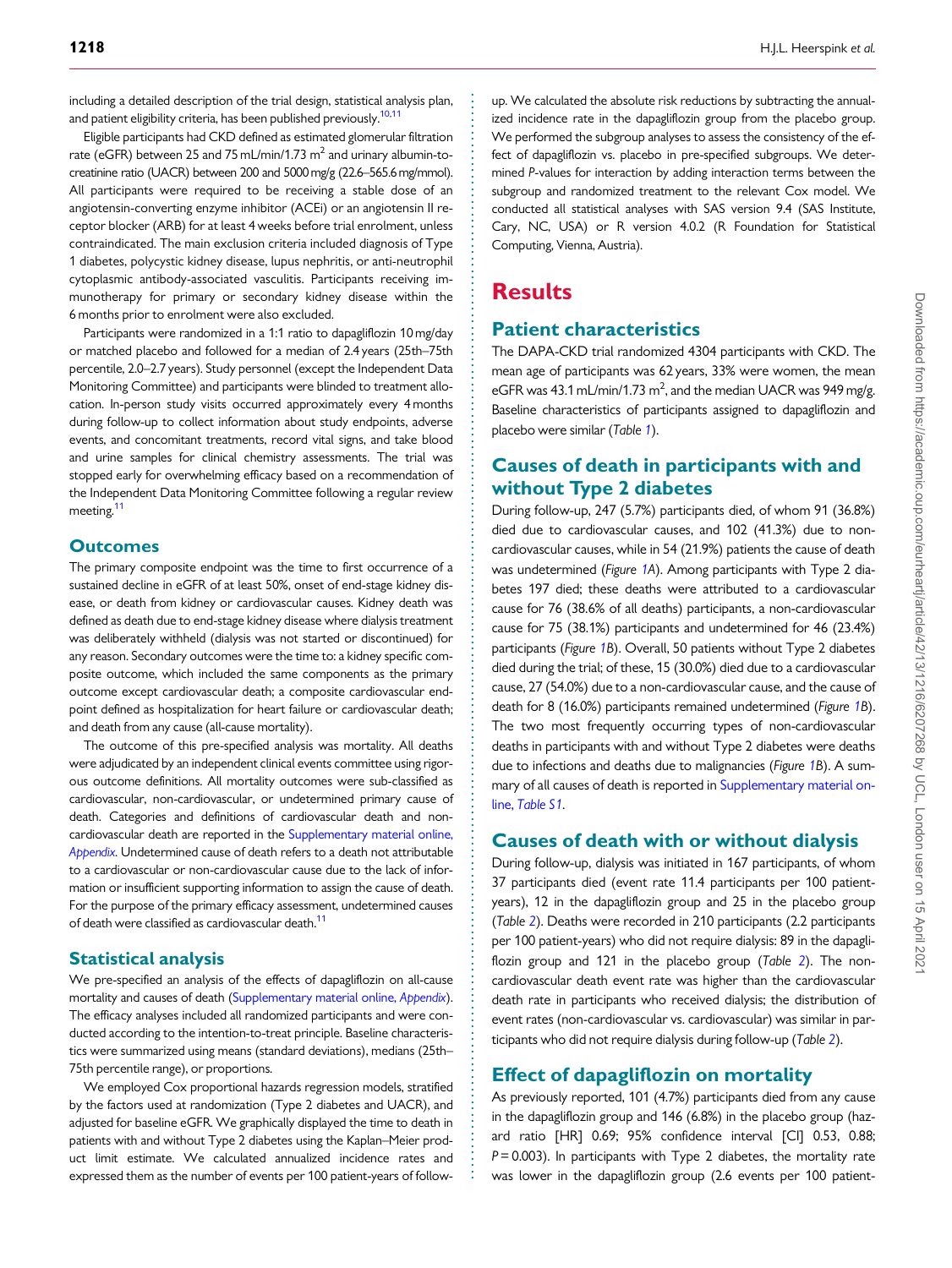| Characteristic                                             | Dapagliflozin  | <b>Placebo</b> | <b>Total</b><br>$(N = 4304)$ |
|------------------------------------------------------------|----------------|----------------|------------------------------|
|                                                            | $(N = 2152)$   | $(N = 2152)$   |                              |
| Age (years), mean (SD)                                     | 61.8(12.1)     | 61.9(12.1)     | 61.8(12.1)                   |
| $\leq$ 65 years, n (%)                                     | 1247 (57.9)    | 1239 (57.6)    | 2486 (57.8)                  |
| >65 years, n (%)                                           | 905(42.1)      | 913 (42.4)     | 1818 (42.2)                  |
| Female sex, n (%)                                          | 709 (32.9)     | 716 (33.3)     | 1425 (33.1)                  |
| Region, n (%)                                              |                |                |                              |
| Europe                                                     | 610 (28.3)     | 623 (28.9)     | 1233 (28.6)                  |
| North America                                              | 401 (18.6)     | 412 (19.1)     | 813 (18.9)                   |
| Latin America                                              | 449 (20.9)     | 463 (21.5)     | 912(21.2)                    |
| Asia                                                       | 692 (32.2)     | 654 (30.4)     | 1346 (31.3)                  |
| Weight (kg), mean (SD)                                     | 81.5 (20.1)    | 82.0 (20.9)    | 81.7 (20.5)                  |
| Current smoker, n (%)                                      | 283 (13.2)     | 301 (14.0)     | 584 (13.6)                   |
| Blood pressure (mmHg), mean (SD)                           |                |                |                              |
| Systolic                                                   | 136.7 (17.5)   | 137.4 (17.3)   | 137.1 (17.4)                 |
| Diastolic                                                  | 77.5 (10.7)    | 77.5 (10.3)    | 77.5 (10.5)                  |
| HbA1c (%), mean (SD)                                       | 7.1(1.7)       | 7.0(1.7)       | 7.1(1.7)                     |
| eGFR (mL/min/1.73 m <sup>2</sup> ), mean (SD)              | 43.2 (12.3)    | 43.0 (12.4)    | 43.1 (12.4)                  |
| Urinary albumin-to-creatinine ratio (mg/g), median (Q1-Q3) | 965 (472-1903) | 934 (482-1868) | 949 (477-1885)               |
| Type 2 diabetes diagnosis, n (%)                           | 1455 (67.6)    | 1451 (67.4)    | 2906 (67.5)                  |
| CKD aetiology <sup>a</sup> , n (%)                         |                |                |                              |
| Diabetic nephropathy                                       | 1271 (59.1)    | 1239 (57.6)    | 2510 (58.3)                  |
| Ischaemic/hypertensive nephropathy                         | 324 (15.1)     | 363 (16.9)     | 687 (16.0)                   |
| Chronic glomerulonephritis                                 | 343 (15.9)     | 352 (16.4)     | 695 (16.1)                   |
| Other/unknown                                              | 214(9.9)       | 198 (9.2)      | 412 (9.6)                    |
| History of cardiovascular disease, n (%)                   | 813 (37.8)     | 797 (37.0)     | 1610 (37.4)                  |
| History of heart failure, n (%)                            | 235 (10.9)     | 233 (10.8)     | 468 (10.9)                   |
| History of myocardial infarction, n (%)                    | 185(8.6)       | 207(9.6)       | 392(9.1)                     |
| History of stroke, n (%)                                   | 125(5.8)       | 140(6.5)       | 265(6.2)                     |
| Baseline medication, n (%)                                 |                |                |                              |
| <b>ACE</b> inhibitor                                       | 673 (31.3)     | 681 (31.6)     | 1354 (31.5)                  |
| ARB                                                        | 1444 (67.1)    | 1426 (66.3)    | 2870 (66.7)                  |
| Diuretic                                                   | 928 (43.1)     | 954 (44.3)     | 1882 (43.7)                  |
| Statin                                                     | 1395 (64.8)    | 1399 (65.0)    | 2794 (64.9)                  |

#### <span id="page-3-0"></span>Table 1 Baseline characteristics

<sup>a</sup>Most likely aetiology as reported by investigators.

ACE, angiotensin-converting enzyme; ARB, angiotensin II receptor blocker; CKD, chronic kidney disease; eGFR, estimated glomerular filtration rate; HbA1c, glycated haemoglobin; SD, standard deviation.

> . . . . . . . . . . . . . . . . . . . . . . . . . . . . . . . . . . . . . . .

years) compared with the placebo group (3.5 events per 100 patientyears; HR [95% CI] 0.74 [0.56, 0.98]; Figure [2](#page-6-0)A). Among participants without diabetes, mortality rates were lower in the dapagliflozin group (1.2 events per 100 patient-years) compared with the placebo group (2.3 events per 100 patient-years; HR [95% CI] 0.52 [0.29, 0.93]; Figure [2B](#page-6-0)). The interaction P-value for participants with diabetes vs. without diabetes was 0.25.

Mortality rates in the placebo arm were higher in older participants, in participants with Type 2 diabetes, and in those with a lower eGFR, a higher UACR, and higher systolic blood pressure (Figure [3](#page-7-0)). The effect of dapagliflozin in reducing the relative and absolute risks for all-cause mortality was consistent across all pre-specified subgroups (Figure [3](#page-7-0); all P-values for interaction >0.25).

Cardiovascular death occurred in 41 (1.9%) participants in the dapagliflozin group and 50 (2.3%) participants in the placebo group (HR [95% CI] 0.82 [0.54, 1.24]; P = 0.338) (Graphical abstract). Sudden cardiac death was the most frequently reported cause of cardiovascular death, which occurred in 24 (1.1%) participants in the dapagliflozin group and 27 (1.3%) participants in the placebo group (HR [95% CI] 0.89 [0.52, 1.55]; Figure [4](#page-8-0)). Death due to heart failure was the second most frequently reported type of cardiovascular death and occurred in 3 (0.1%) participants in the dapagliflozin group and 11 (0.5%) participants in the placebo group (HR [95% CI] 0.27 [0.08, 0.98]; Figure [4](#page-8-0)).

Death due to non-cardiovascular causes occurred in 36 (1.7%) participants in the dapagliflozin group and 66 (3.1%) participants in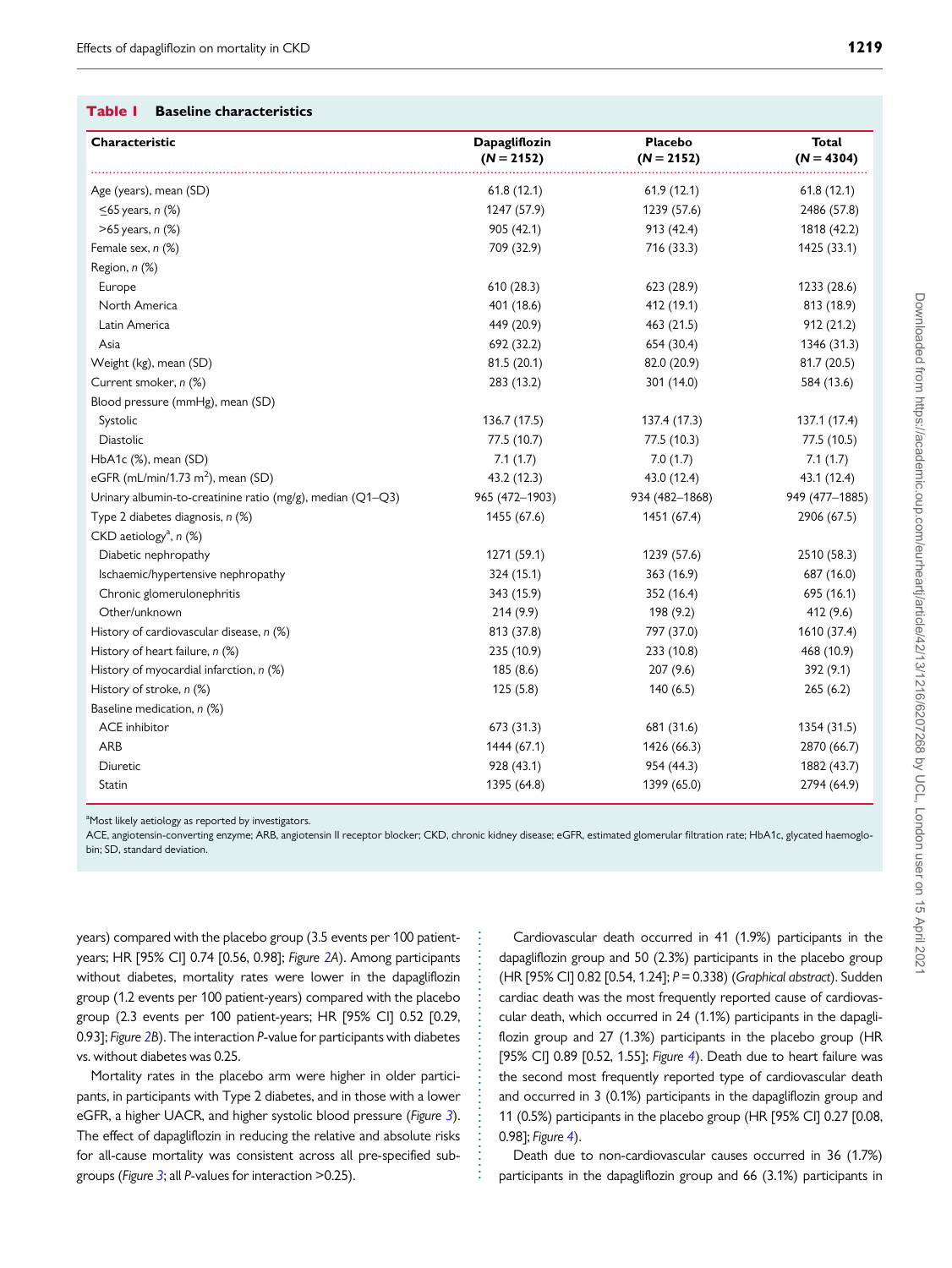<span id="page-4-0"></span>

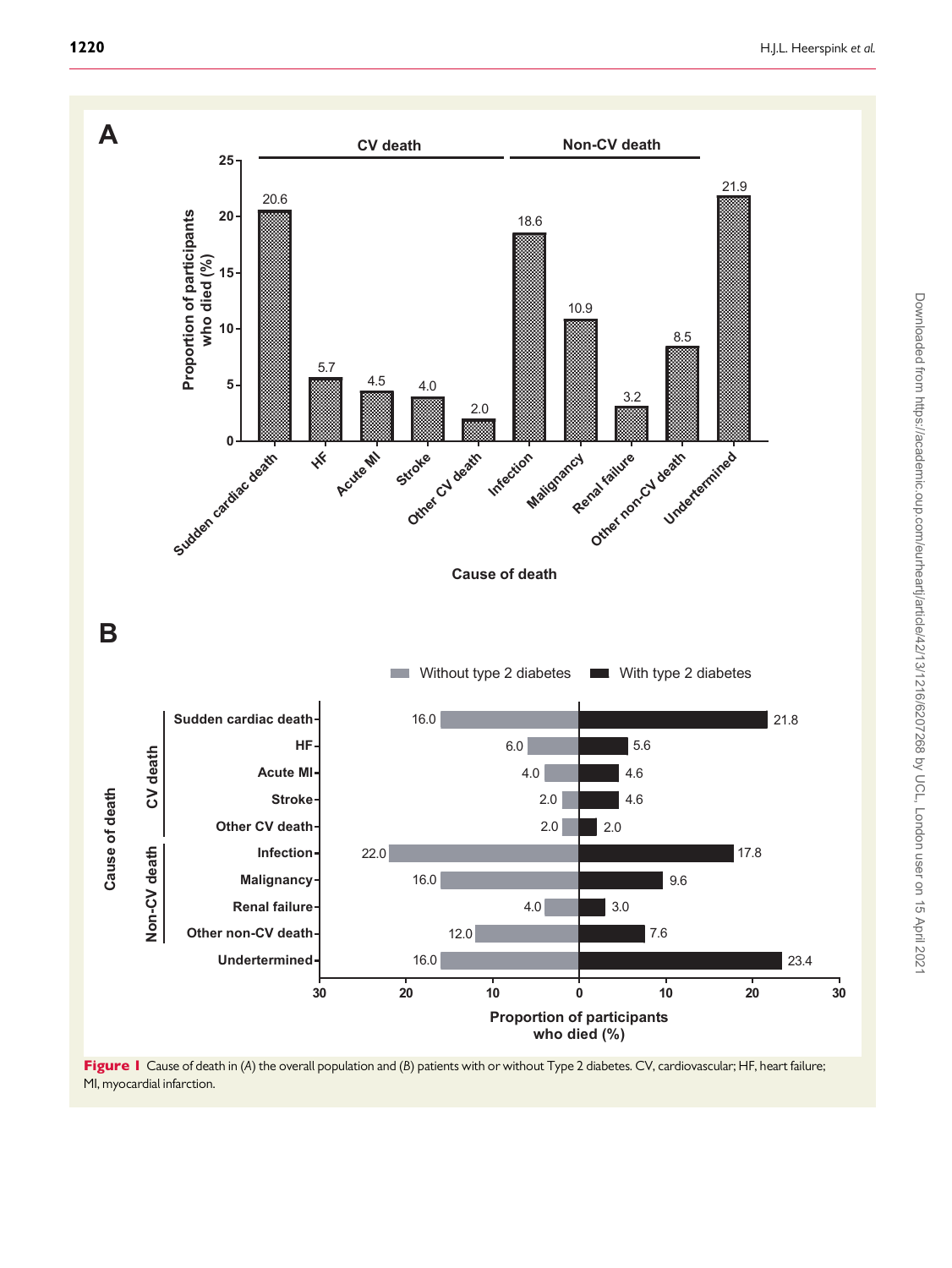|                             |                | <b>Dapagliflozin</b>              |                | <b>Placebo</b>                    | Total          |                                   |  |
|-----------------------------|----------------|-----------------------------------|----------------|-----------------------------------|----------------|-----------------------------------|--|
|                             | $n$ (%)        | Event rate<br>(100 patient-years) | $n(\%)$        | Event rate<br>(100 patient-years) | $n$ (%)        | Event rate<br>(100 patient-years) |  |
| Overall mortality           | 101/2152 (4.7) | 2.2                               | 146/2152 (6.8) | 3.1                               | 247/4304 (5.7) | 2.6                               |  |
| Without chronic dialysis, n | 2084           |                                   | 2053           |                                   | 4137           |                                   |  |
| All-cause mortality         | 89(4.3)        | 1.9                               | 121(5.9)       | 2.6                               | 210(5.1)       | 2.2                               |  |
| Cardiovascular death        | 35(1.7)        | 0.7                               | 44 (2.1)       | 0.9                               | 79 (1.9)       | 0.8                               |  |
| Non-cardiovascular death    | 31(1.5)        | 0.7                               | 48(2.3)        | 1.0                               | 79 (1.9)       | 0.8                               |  |
| Undetermined cause of death | 23(1.1)        | 0.5                               | 29(1.4)        | 0.6                               | 52(1.3)        | 0.5                               |  |
| With chronic dialysis, n    | 68             |                                   | 99             |                                   | 167            |                                   |  |
| All-cause mortality         | 12 (17.6)      | 8.6                               | 25(25.3)       | 13.4                              | 37(22.2)       | 11.4                              |  |
| Cardiovascular death        | 6(8.8)         | 3.9                               | 6(6.1)         | 2.6                               | 12(7.2)        | 3.1                               |  |
| Non-cardiovascular death    | 5(7.4)         | 3.2                               | 18 (18.2)      | 9.0                               | 23(13.8)       | 6.5                               |  |
| Undetermined cause of death | 1(1.5)         | 0.6                               | 1(1.0)         | 0.4                               | 2(1.2)         | 0.5                               |  |

. . . . . . . . . . . . . . . . . . . . . . . . . . . . . . . . . . . . . . . . . . . . . . . . . . . . . . . . . . . . . . . . . . . . . . . . . . . . . . . . . . . . . . . . . . . . . . . . . . . . . . . . . . . . . . . . .

<span id="page-5-0"></span>

|  |  |  |  | Table 2 Causes of death in participants who did and did not reach chronic dialysis |
|--|--|--|--|------------------------------------------------------------------------------------|
|--|--|--|--|------------------------------------------------------------------------------------|

. the placebo group (HR [95% CI] 0.54 [0.36, 0.82]; <sup>P</sup>= 0.003). Death due to infections was the most frequently reported cause of noncardiovascular death and occurred in 18 (0.8%) participants in the dapagliflozin group and 28 (1.3%) participants in the placebo group (HR [95% CI] 0.64 [0.36, 1.16]; Figure [4](#page-8-0)). Death due to malignancies was reported in 27 patients in the overall population: 8 (0.4%) in the dapagliflozin group and 19 (0.9%) in the placebo group (HR [95% CI] 0.[4](#page-8-0)2 [0.19, 0.97]; Figure 4).

The cause of death was undetermined in 24 (1.1%) participants in the dapagliflozin group and 30 (1.4%) participants in the placebo group (HR [95% CI] 0.80 [0.47, 1.38]; P = 0.426; Figure [4](#page-8-0)).

## Mortality after infections and malignancies

During follow-up, serious adverse events of infections were reported in 193 (9.0%) participants in the dapagliflozin group and 207 (9.6%) participants in the placebo group (difference in incidence rate, 0.4%;  $P = 0.49$ ). In a post hoc analysis, we found that among these patients, 15 (7.8%) in the dapagliflozin group and 31 (15.0%) in the placebo group died (HR [95% CI] 0.53 [0.29, 0.99]). Serious adverse events of malignancies were reported in 59 (2.7%) participants in the dapagliflozin group and 71 (3.3%) participants in the placebo group (difference in incidence rate, 0.2;  $P = 0.29$ ). In a post hoc analysis of patients with a reported serious adverse event of malignancy, 9 (15.3%) from the dapagliflozin group and 17 (23.9%) from the placebo group died (HR [95% CI] 0.69 [0.30, 1.56]).

# **Discussion**

The DAPA-CKD trial showed that dapagliflozin significantly prolonged survival in patients with CKD with and without Type 2 diabetes. In this pre-specified analysis, we showed that survival benefits were consistent across a range of patient subgroups and were mainly driven by reductions in non-cardiovascular causes of death which accounted for 41% of all deaths. Deaths due to infections and malignancies were the most frequently occurring causes of noncardiovascular death and each of these occurred less frequently in

participants treated with dapagliflozin compared with placebo. Cardiovascular death accounted for 37% of all deaths with sudden cardiac death and deaths due to heart failure being the most frequently occurring causes of death in this category. The numerically lower event rate of cardiovascular death with dapagliflozin vs. placebo seemed to be mainly driven by fewer deaths due to heart failure. The effect of dapagliflozin on undetermined causes of deaths was similar to cardiovascular deaths.

Prior observational studies describing the causes of death in patients with CKD reported that the highest proportion of death was from cardiovascular death. $2,3$  These studies also highlighted the strong association between lower eGFR and higher albuminuria with cardiovascular death. Most observational studies use ICD coding or death certificates to classify causes of death. The quality of ascertaining the causes of death using these methods has been shown to be suboptimal. $12,13$  In contrast, causes of death were adjudicated by an independent clinical events committee in DAPA-CKD. Event adjudication has been employed in other large randomized controlled trials and should reduce the chance of misclassifications and bias. An analysis from the randomized controlled Trial to Reduce Cardiovascular Events With Aranesp Therapy (TREAT) reported that in patients with Type 2 diabetes and CKD, >50% of all deaths were attributed to cardiovascular cause, of which heart failure and sudden cardiac death were the most frequently reported causes.<sup>14</sup> In the same trial, as in DAPA-CKD, non-cardiovascular causes of deaths were mainly driven by deaths due to infections and malignancies.<sup>14</sup> In contrast, in patients with CKD without diabetes, the Study of Heart And Renal Protection (SHARP) trial reported that non-vascular death occurred nearly twice as often as vascular deaths, with deaths due to malignancies, pulmonary causes and renal causes accounting for the majority of deaths.<sup>15</sup> Thus, in patients with CKD with and without Type 2 diabetes recruited in the DAPA-CKD trial, the main causes of death being cardiovascular death and deaths due to infections and malignancies are in keeping with previous findings from other randomized controlled trials.

The reduction in all-cause mortality with dapagliflozin in our trial was achieved on top of guideline-recommended standard of care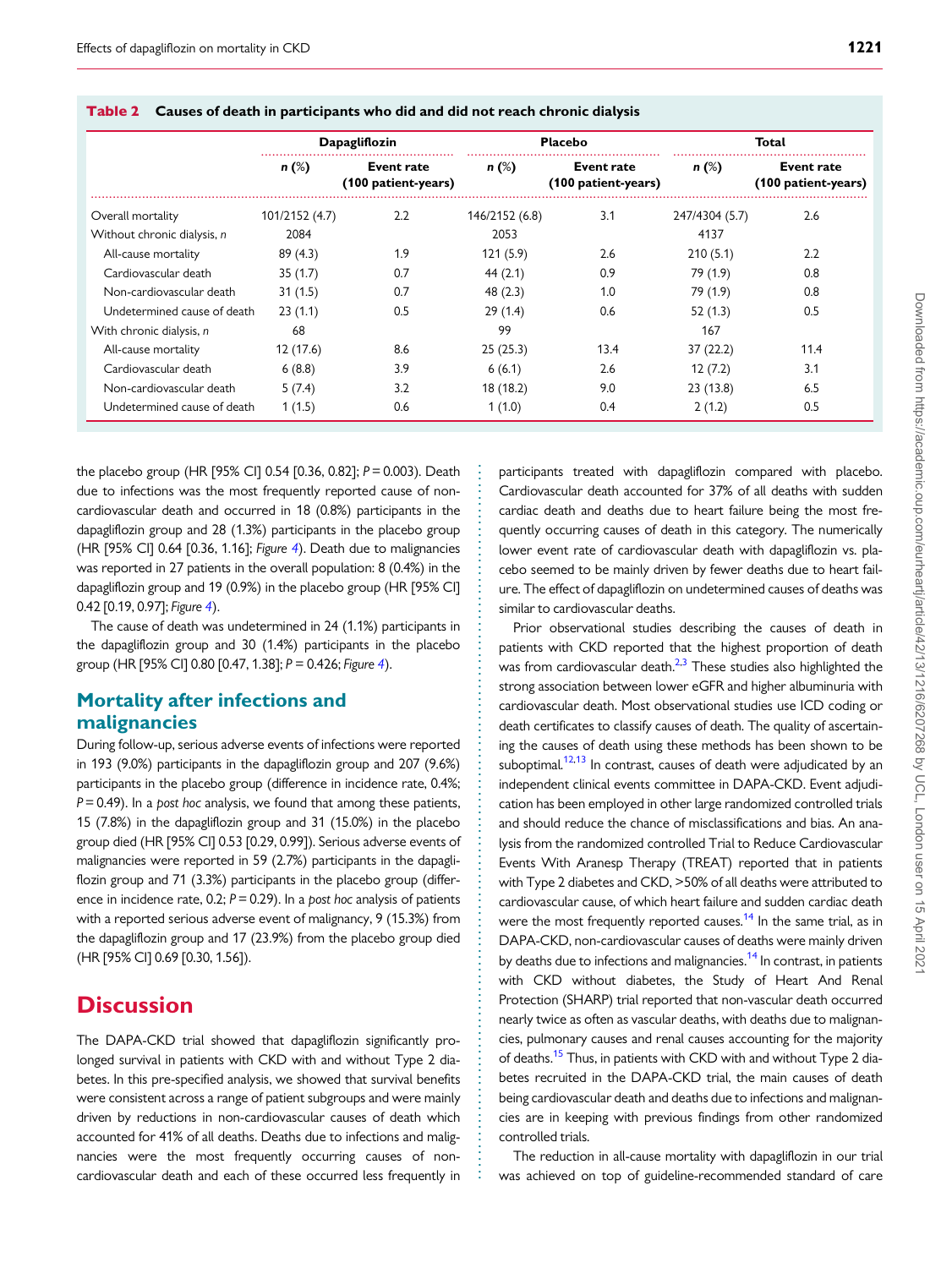<span id="page-6-0"></span>



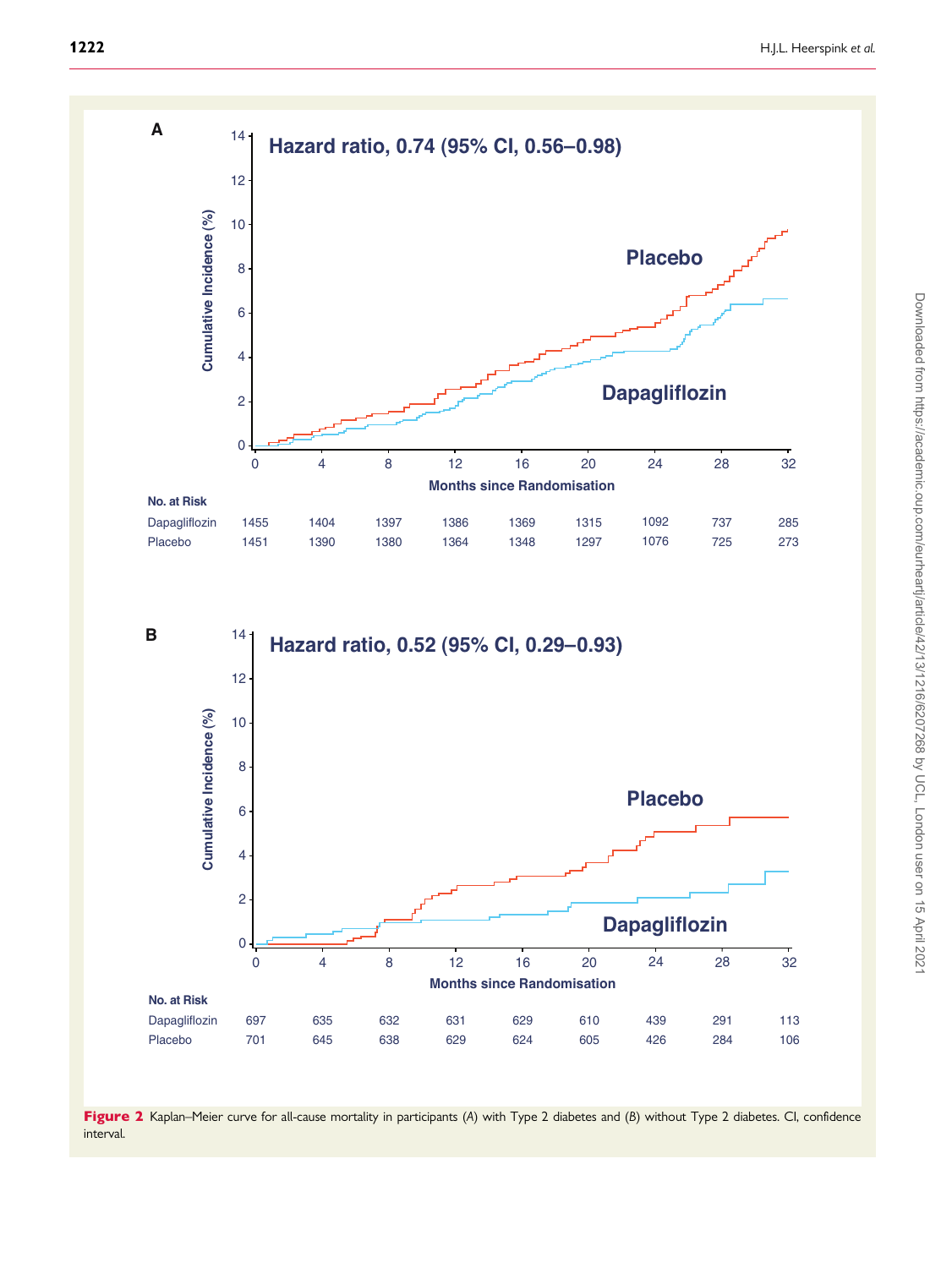<span id="page-7-0"></span>

|                                           | Dapagliflozin Placebo<br>No. of participants/total no. |          | Dapagliflozin Placebo<br>Events per 100 patient-years |     |                                        | <b>Hazard Ratio</b><br>(95%CI) | Interaction | P Value for Absolute Risk P Value for<br>Difference Interaction |       |
|-------------------------------------------|--------------------------------------------------------|----------|-------------------------------------------------------|-----|----------------------------------------|--------------------------------|-------------|-----------------------------------------------------------------|-------|
|                                           |                                                        |          |                                                       |     |                                        |                                |             | (95%CI)                                                         |       |
| Overall                                   | 101/2152                                               | 146/2152 | 2.2                                                   | 3.2 |                                        | 0.69(0.53, 0.88)               |             | $-2.1$ $(-3.5, -0.7)$                                           |       |
| Age                                       |                                                        |          |                                                       |     |                                        |                                |             |                                                                 |       |
| $≤65$ years                               | 44/1247                                                | 63/1239  | 1.6                                                   | 2.4 |                                        | 0.70(0.48, 1.04)               | 0.833       | $-1.6$ $(-3.2, 0.0)$                                            | 0.390 |
| >65 years                                 | 57/905                                                 | 83/913   | 2.8                                                   | 4.2 |                                        | 0.66(0.47, 0.93)               |             | $-2.8(-5.2, -0.3)$                                              |       |
| <b>Sex</b>                                |                                                        |          |                                                       |     |                                        |                                |             |                                                                 |       |
| Female                                    | 31/709                                                 | 45/716   | 2.0                                                   | 2.9 |                                        | $0.66$ $(0.42, 1.05)$          | 0.821       | $-1.9(-4.2, 0.4)$                                               | 0.855 |
| Male                                      | 70/1443                                                | 101/1436 | 2.3                                                   | 3.3 |                                        | 0.70(0.52, 0.96)               |             | $-2.2$ $(-3.9, -0.5)$                                           |       |
| <b>Type 2 Diabetes</b>                    |                                                        |          |                                                       |     |                                        |                                |             |                                                                 |       |
| Yes                                       | 84/1455                                                | 113/1451 | 2.6                                                   | 3.5 |                                        | 0.74(0.56, 0.98)               | 0.250       | $-2.0$ $(-3.8, -0.2)$                                           | 0.846 |
| No                                        | 17/697                                                 | 33/701   | 1.2                                                   | 2.3 |                                        | 0.52(0.29, 0.93)               |             | $-2.3$ $(-4.2, -0.3)$                                           |       |
| Race                                      |                                                        |          |                                                       |     |                                        |                                |             |                                                                 |       |
| White                                     | 69/1124                                                | 97/1166  | 2.7                                                   | 3.6 |                                        | 0.73(0.54, 0.99)               | 0.701       | $-2.2$ ( $-4.3$ , $-0.1$ )                                      | 0.317 |
| Black                                     | 4/104                                                  | 8/87     | 1.6                                                   | 4.1 |                                        | $0.35$ $(0.10, 1.20)$          |             | $-5.3$ $(-12.5, 1.8)$                                           |       |
| Asian                                     | 17/749                                                 | 22/718   | 1.2                                                   | 1.6 |                                        | 0.74(0.39, 1.39)               |             | $-0.8$ $(-2.4, 0.9)$                                            |       |
| Other                                     | 11/175                                                 | 19/181   | 2.7                                                   | 4.6 |                                        | 0.59(0.28, 1.25)               |             | $-4.2$ ( $-9.9, 1.5$ )                                          |       |
| <b>Geographic Region</b>                  |                                                        |          |                                                       |     |                                        |                                |             |                                                                 |       |
| Asia                                      | 16/692                                                 | 20/654   | 1.2                                                   | 1.7 |                                        | 0.75(0.39, 1.46)               | 0.988       | $-0.7$ $(-2.5, 1.0)$                                            | 0.465 |
| Europe                                    | 32/610                                                 | 46/623   | 2.3                                                   | 3.2 |                                        | 0.71(0.45, 1.11)               |             | $-2.1$ ( $-4.8, 0.6$ )                                          |       |
| North America                             | 23/401                                                 | 35/412   | 2.5                                                   | 3.7 |                                        | 0.65(0.38, 1.10)               |             | $-2.8(-6.3, 0.8)$                                               |       |
| Latin America                             | 30/449                                                 | 45/463   | 2.9                                                   | 4.2 |                                        | 0.67(0.42, 1.07)               |             | $-3.0$ $(-6.6, 0.5)$                                            |       |
| eGFR, mL/min/1.73m <sup>2</sup>           |                                                        |          |                                                       |     |                                        |                                |             |                                                                 |       |
| < 45                                      | 67/1272                                                | 94/1250  | 2.5                                                   | 3.6 | -                                      | 0.68(0.50, 0.93)               | 0.963       | $-2.3$ $(-4.2, -0.3)$                                           | 0.801 |
| $\geq 45$                                 | 34/880                                                 | 52/902   | 1.7                                                   | 2.6 |                                        | $0.67$ $(0.43, 1.03)$          |             | $-1.9(-3.9, 0.1)$                                               |       |
| Urinary albumin-to-creatinine ratio, mg/g |                                                        |          |                                                       |     |                                        |                                |             |                                                                 |       |
| ≤1000                                     | 46/1104                                                | 70/1121  | 1.9                                                   | 2.7 |                                        | 0.68(0.47, 0.98)               | 0.915       | $-2.1$ $(-3.9, -0.2)$                                           | 0.974 |
| >1000                                     | 55/1048                                                | 76/1031  | 2.4                                                   | 3.5 |                                        | 0.69(0.49, 0.98)               |             | $-2.1(-4.2, 0.0)$                                               |       |
|                                           | Systolic blood pressure, mmHg                          |          |                                                       |     |                                        |                                |             |                                                                 |       |
| $≤130$                                    | 29/793                                                 | 42/749   | 1.7                                                   | 2.7 |                                        | 0.65(0.41, 1.05)               | 0.825       | $-2.0$ $(-4.1, 0.2)$                                            | 0.907 |
| >130                                      | 72/1359                                                | 104/1403 | 2.4                                                   | 3.4 |                                        | 0.70(0.52, 0.95)               |             | $-2.1$ $(-3.9, -0.3)$                                           |       |
|                                           |                                                        |          |                                                       | 0.1 | 0.5<br>1.0                             | 2.0                            |             |                                                                 |       |
|                                           |                                                        |          |                                                       |     |                                        |                                |             |                                                                 |       |
|                                           |                                                        |          |                                                       |     | Dapagliflozin Better<br>Placebo Better |                                |             |                                                                 |       |

Figure 3 All-cause mortality outcome by pre-specified subgroups at baseline. CI, confidence interval; eGFR, estimated glomerular filtration rate.

. . . . . . . . . . . . . . . . . . . . . . . . . . . . . . . . . . . . . . . . . . . . . . . . . . . . . . . . . . . .

. including optimal blood pressure management with ACEi or ARBs, which have not been shown to prolong survival in patients with CKD.<sup>[16](#page-11-0)</sup> It is possible that the observed effects of dapagliflozin on non-cardiovascular death may be related to its benefits on cardiovascular and kidney protection, with preserved cardiorenal function providing better resilience under strain from severe illness and intercurrent events, and thereby leading to improved survival. Furthermore, dapagliflozin reduced the risks of end-stage kidney disease, a condition which is known to be associated with higher cardiovascular and non-cardiovascular mortality rates.

The effect size of dapagliflozin on cardiovascular death in the DAPA-CKD trial was generally similar to that observed in two other clinical trials of SGLT2 inhibitors in patients with Type 2 dia-betes and CKD (CREDENCE and SCORED).<sup>7,[17](#page-11-0)</sup> Neither of these trials were designed and powered to assess effects of SGLT2 inhibition on cardiovascular death, and the relative risk reductions were not statistically significant in either trial. However, when metaanalysed, SGLT2 inhibition reduces the risk of cardiovascular death by 16% (HR [95% CI] 0.84 [0.73, 0.97]) with no evidence of heterogeneity ( $P = 0.67$ ;  $l^2$  for heterogeneity 0.0%; Figure [5](#page-9-0)). This

finding suggests that SGLT2 inhibitors prevent cardiovascular death in patients with CKD. Although there was no effect of canagliflozin or sotagliflozin on non-cardiovascular deaths, in the CREDENCE trial, canagliflozin also reduced the incidence of death due to infec-tions, which is consistent with our findings.<sup>[18](#page-11-0)</sup> Reasons for contrasting effects on non-cardiovascular death across the three trials are unknown but may relate to differences in patient population since we included patients without diabetes, who are more likely to die of non-cardiovascular causes. Furthermore, we enrolled patients with lower eGFR compared to CREDENCE (25–75 vs. 30–90 mL/  $min/1.73$  $min/1.73$  $min/1.73$   $m^2$ ).<sup>7</sup> SCORED exclusively enrolled patients with cardiovascular risk factors who are more likely to die of cardiovascular causes.[17](#page-11-0) A history of cardiovascular disease was not an inclusion criterion in DAPA-CKD. Indeed, while cardiovascular death event rates were comparable between DAPA-CKD and CREDENCE, the cardiovascular death rate was higher in SCORED while the non-cardiovascular death rate was somewhat higher in DAPA-CKD.<sup>[19](#page-11-0)</sup> There were also differences in the design of the trials, such as the possibility to continue study medication when dialysis was initiated in DAPA-CKD.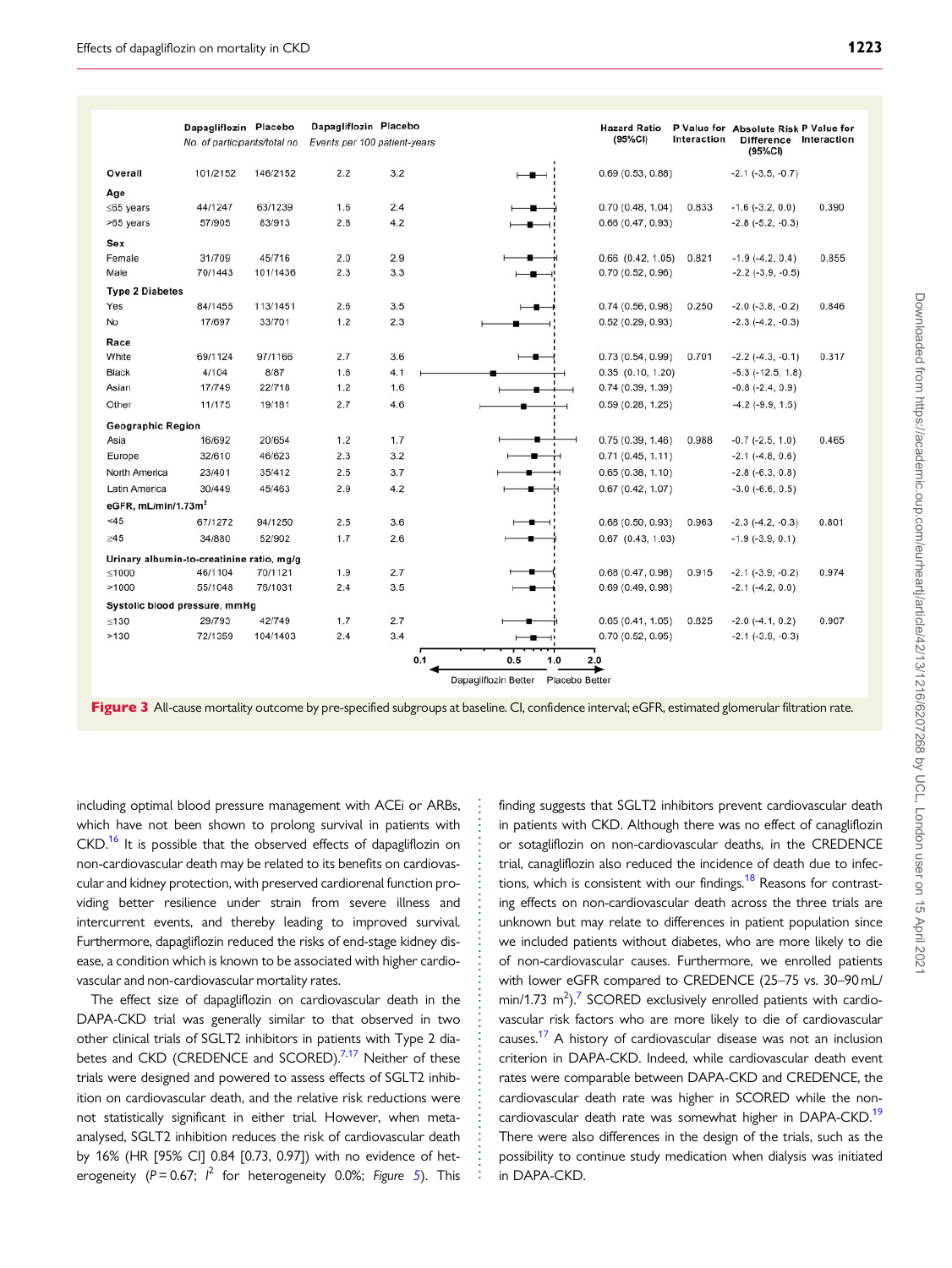<span id="page-8-0"></span>

Figure 4 Effect of dapagliflozin on cardiovascular, non-cardiovascular and undetermined causes of deaths. Main causes of cardiovascular and noncardiovascular death are shown. Event numbers for other causes of cardiovascular or non-cardiovascular deaths were below 5 and are not reported. CI, confidence interval; MI, myocardial infarction.

> . . . . . . . . . . . . . . . . . . . . . . . . . . . . . . . . . . . . . . . . . . . . . . . . . . . . . . . .

. Focusing on the effect of dapagliflozin on death due to infections, dapagliflozin did not significantly reduce the actual risk of serious infections since the number of serious adverse events due to infections was similar between the dapagliflozin and placebo group. However, a post hoc analysis suggested that mortality was reduced with dapagliflozin among patients with severe infections, supporting the notion that dapagliflozin may provide organ protection and reduce the risk of complications and disease progression due to infections. These findings should be interpreted with caution due to the low number of events but are supported by experimental data showing beneficial effects of SGLT2 inhibition in animal models of infection. In a sepsis model, empagliflozin suppressed systemic inflammation and reduced mortality.<sup>20</sup> Another study demonstrated that dapagliflozin reduced pulmonary infections with Pseudomonas aeruginosa by improving airway glucose homeostasis. $2<sup>1</sup>$  Furthermore, in patients with Type 2 diabetes without CKD or established cardiovascular disease, SGLT2 inhibition appears to have a favourable effect on a number of detrimental processes that are triggered in a setting of severe infections. SGLT2 inhibitors decrease glucose and insulin levels and shift energy metabolism to an increased reliance on lipid oxidation, with a reduced reliance on glucose, and inhibition of glycolysis; this may lead to lipolysis, reduce reactive oxygen species and oxidative stress, and ultimately result in cellular and organ protection.<sup>[22](#page-11-0)</sup> What role such mechanisms would play in a patient with insulin resistance and potential catabolism induced by acute illness is currently unknown. Overall, these data highlight a potential role of SGLT2 inhibitors in reducing deaths due to infections through organ protection, a concept being further explored in ongoing clinical trials such as the DARE-19 (NCT04350593), which is evaluating the potential role of dapagliflozin in reducing mortality and kidney, cardiovascular, and pulmonary complications in patients hospitalized with COVID-19.

In DAPA-CKD, there were also fewer deaths due to malignancy in participants randomized to dapagliflozin compared to placebo. This finding should also be interpreted cautiously since relatively few patients died due to malignancies, and we did not observe a clear pattern in malignancy-related deaths. Nevertheless, increased expression and functional activity of SGLT2 transporters have been described in various tumours including prostate and lung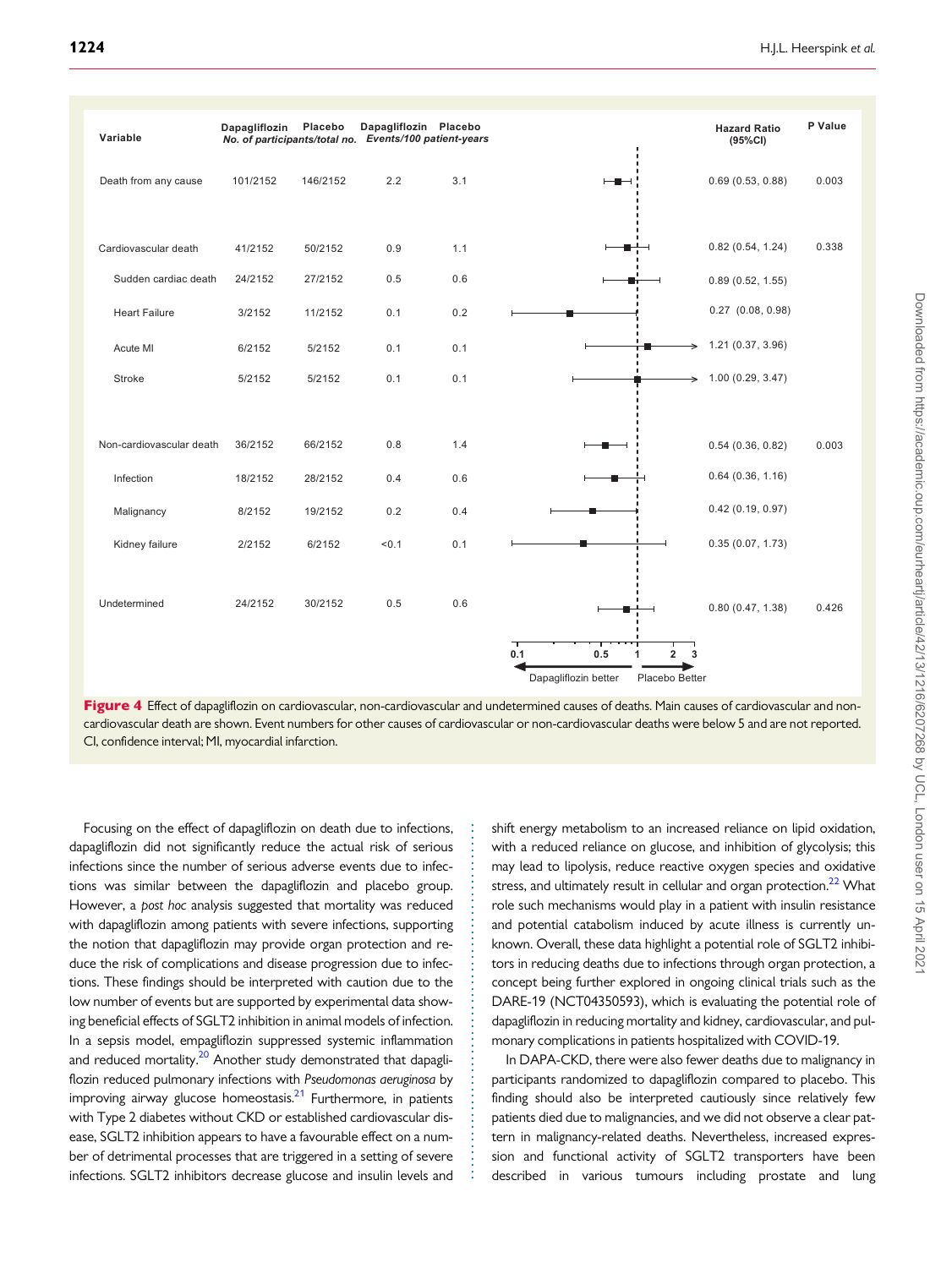<span id="page-9-0"></span>

Figure 5 Effect of sodium-glucose co-transporter 2 inhibitors on mortality in three clinical trials in patients with chronic kidney disease. Cardiovascular death was a component of the primary outcome in all trials. Because of loss of funding in the SCORED trial (sotagliflozin) not all endpoints were adjudicated and only investigator-reported endpoints were published. Data extracted from the CREDENCE (canagliflozin) and SCORED publications.<sup>7[,17,19](#page-11-0)</sup> Relative risk ratios are presented for SCORED since hazard ratios could not be extracted. \*In all trials undetermined causes of death were assumed to be of cardiovascular cause and were combined with cardiovascular causes of death. Quantitative assessment of effect on all-cause mortality and each cause of death was made by random-effects meta-analysis and calculating P-value for heterogeneity of the individual trial results. Summary statistics across trials are not provided because of heterogeneity for all-cause mortality and non-cardiovascular death.

. adenocarcinomas, renal and hepatocellular carcinomas, and cervical and breast cancer cells.<sup>23–26</sup> In addition, SGLT2 inhibition with dapagliflozin and canagliflozin reduced tumour growth and prolonged survival in a mouse model and patient-derived xenografts of lung adenocarcinomas.<sup>[24](#page-11-0)</sup> Dapagliflozin also inhibited cell growth in renal and hepatocellular carcinoma cell lines by inducing cell cycle arrest and enhancing apoptosis, $^{23}$  while canagliflozin inhibited the progression of non-alcoholic steatohepatitis to hepatocarcinogenesis partly due to induction of apoptosis.<sup>27</sup>

This analysis has limitations. First, the DAPA-CKD study was terminated early for overwhelming efficacy based on a recommendation of the Independent Data Monitoring Committee; this has limited the precision of effect estimates for some of the secondary and exploratory endpoints including all-cause mortality. Second, while all mortality endpoints were adjudicated by the independent event adjudication committee, the cause of death could not be determined in 54 (1.3%) participants. However, this proportion is similar to that in other clinical trials with SGLT2 inhibitors or other agents. The comparison of cardiovascular and non-cardiovascular deaths in patients with or without dialysis may be biased and should be carefully interpreted as patients with cardiovascular instability due to underlying cardiovascular disease might not be expected to start dialysis. The duration that patients were followed while they were receiving dialysis was short and, therefore, comparisons of death rates with other studies that recruited patients with prevalent dialysis are likely

to be inaccurate. Finally, we analysed data from a clinical trial that enrolled patients with CKD who were selected based on the inclusion and exclusion criteria and other factors that determined the trial participation, which may limit the generalizability of the results.

In conclusion, in this pre-specified analysis of the DAPA-CKD trial, we demonstrated that dapagliflozin consistently prolonged survival regardless of various patient characteristics. The benefits of dapagliflozin on overall mortality were driven largely by reductions in noncardiovascular death, in particular deaths due to infections and malignancies.

# Supplementary material

[Supplementary material](https://academic.oup.com/eurheartj/article-lookup/doi/10.1093/eurheartj/ehab094#supplementary-data) is available at European Heart Journal online.

## Acknowledgements

The authors thank all investigators, trial teams, and patients for their participation in the trial. The authors would also like to acknowledge Parita Sheth and Nicola Truss, inScience Communications, London, UK, for assistance in editing and the preparation of figures, funded by AstraZeneca.

#### Funding

. . . . . . . . . . . . . . . . . . . . . . . . . . . . . . . . . . . . . . . . . . . . . . . . . . . . . . . . . . . . . . . . . . . . . . . . . . . . .

This work was supported by AstraZeneca.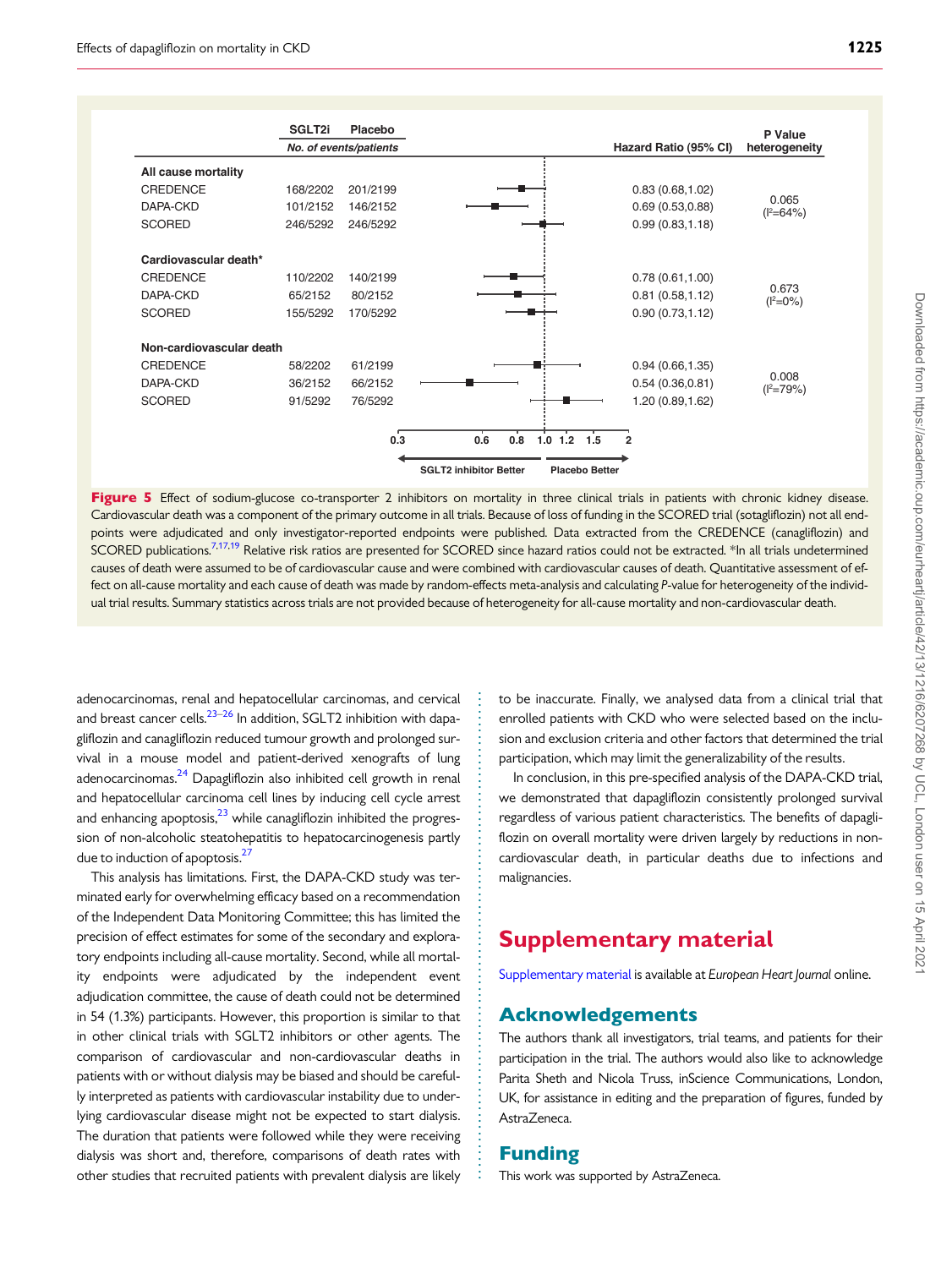# <span id="page-10-0"></span>. Author contributions

H.J.L.H. was involved in the study design, conduct of the study, data analysis, and interpretation of the data, wrote the first draft of the manuscript, and participated in critical revision of all drafts of the manuscript. D.C.W., G.M.C., J.J.V.M., F.F.H., R.C-R., P.R., and R.D.T. are members of the study's executive committee and were involved in the study design, data collection, and analysis or interpretation of the data. N.J. performed the data analyses. A.M.L., C.D.S., and B.V.S. were involved in the study design, conduct of the study, and interpretation of data. R.K. was involved in the conduct of the study and interpretation of data. M.K. was involved in the interpretation of the data. All authors reviewed the manuscript drafts, provided approval of the final version for submission, and took responsibility for the accuracy and integrity of the data.

# Data sharing

Data underlying the findings described in this article may be obtained in accordance with AstraZeneca's data sharing policy described at [https://astrazenecagrouptrials.pharmacm.com/ST/Submission/](https://astrazenecagrouptrials.pharmacm.com/ST/Submission/Disclosure) [Disclosure.](https://astrazenecagrouptrials.pharmacm.com/ST/Submission/Disclosure)

Conflict of interest: H.J.L.H. has received support from AstraZeneca to his institution for the DAPA-CKD trial; fees to his institution for his participation in advisory boards for Merck, Mitsubishi Tanabe, Janssen, and Mundipharma; as a consultant for AbbVie, Retrophin, Boehringer Ingelheim, and Novo Nordisk; for participation in steering committees for Janssen, Gilead, Bayer, Chinook, and CSL Pharma; and research support from AbbVie, AstraZeneca, Boehringer Ingelheim, and Janssen. N.J. has no conflicts of interest to declare. G.M.C. has received fees from AstraZeneca for the DAPA-CKD trial steering committee and research grants from NIDDK and Amgen; he is on the board of directors for Satellite Healthcare, has received fees for advisory boards for Ardelyx, Baxter, Cloud Cath, Cricket, Dia Medica, Durect, DxNow, Outset, and Reata, holds stock options for Ardelyx, CloudCath, Durect, DxNow, and Outset, has received fees from Akebia, Gilead, Sanifit, and Vertex for trial steering committees, and has received fees for DSMB service from Angion, Bayer, and ReCor. F.F.H. has received honoraria from AstraZeneca as a member of the executive member of the DAPA-CKD study and received honoraria from AbbVie for participation in a steering committee. J.J.V.M. has received support to his institution, Glasgow University, for work on clinical trials, consulting, and other activities: Abbvie, Alnylam, Amgen, AstraZeneca, Bayer, BMS, Cardurion, Cyclerion, Cytokinetics, DalCor, GSK, Kidney Research UK, Merck, Novartis, Pfizer, Servier, Theracos, and Vifor Fresenius. He has received personal lecture fees: Abbott, Hickman, Sun Pharmaceuticals, and Servier. R.C-R. has received fees from AstraZeneca for the DAPA-CKD trial steering committee; speaker fees from Boehringer Ingelheim, Amgen, and Janssen; research support from GlaxoSmithKline and Novo Nordisk; and honoraria for advisory boards from Boehringer Ingelheim, Novo Nordisk, and Medtronic. M.K. has served as consultant for Amgen, Applied Therapeutics, AstraZeneca, Bayer, Boehringer Ingelheim, Eli Lilly, Janssen, Merck (Diabetes), Novo Nordisk, Sanofi, and Vifor Pharma. He received research grants from AstraZeneca and Boehringer

Ingelheim. P.R. has received fees to his institution for research support from AstraZeneca and Novo Nordisk; for steering group participation from AstraZeneca, Gilead, Novo Nordisk, and Bayer; for lectures from Bayer, Eli Lilly, and Novo Nordisk; and for advisory boards from Sanofi and Boehringer Ingelheim. R.D.T. has received support from AstraZeneca as a member of the executive committee for DAPA-CKD; is a consultant for Boehringer Ingelheim; has participated on advisory boards for Bayer and Relypsa; and served on data monitoring committees for Akebia and Reata Pharmaceuticals, executive committee for Amgen, and as a faculty associate for Quest Diagnostics. R.K., B.V.S., C.D.S., and A.M.L. are employees and stockholders of AstraZeneca. D.C.W. provides ongoing consultancy services to AstraZeneca and has received honoraria and/or consultancy fees from Amgen, Astellas, Boehringer Ingelheim, Bayer, GlaxoSmithKline, Janssen, Napp, Mundipharma, Merck Sharp and Dohme, Reata, Tricida, and Vifor Fresenius.

#### References

- [1.](#page-1-0) GBD Chronic Kidney Disease Collaboration. Global, regional, and national burden of chronic kidney disease, 1990-2017: a systematic analysis for the Global Burden of Disease Study 2017. Lancet 2020;395:709–733.
- [2.](#page-5-0) Thompson S, James M, Wiebe N, Hemmelgarn B, Manns B, Klarenbach S, Tonelli M; Alberta Kidney Disease Network. Cause of death in patients with reduced kidney function. J Am Soc Nephrol 2015;26:2504-2511.
- [3.](#page-5-0) Mok Y, Matsushita K, Sang Y, Ballew SH, Grams M, Shin SY, Jee SH, Coresh J. Association of kidney disease measures with cause-specific mortality: the Korean heart study. PLoS One 2016;11:e0153429.
- 4. Wang HE, Gamboa C, Warnock DG, Muntner P. Chronic kidney disease and risk of death from infection. Am J Nephrol 2011;34:330–336.
- 5. Mosenzon O, Wiviott SD, Cahn A, Rozenberg A, Yanuv I, Goodrich EL, Murphy SA, Heerspink HJL, Zelniker TA, Dwyer JP, Bhatt DL, Leiter LA, McGuire DK, Wilding JPH, Kato ET, Gause-Nilsson IAM, Fredriksson M, Johansson PA, Langkilde AM, Sabatine MS, Raz I. Effects of dapagliflozin on development and progression of kidney disease in patients with type 2 diabetes: an analysis from the DECLARE-TIMI 58 randomised trial. Lancet Diabetes Endocrinol 2019;7: 606–617.
- 6. Wanner C, Heerspink HJL, Zinman B, Inzucchi SE, Koitka-Weber A, Mattheus M, Hantel S, Woerle H-J, Broedl UC, von Eynatten M, Groop PH; EMPA-REG OUTCOME Investigators. Empagliflozin and kidney function decline in patients with type 2 diabetes: a slope analysis from the EMPA-REG OUTCOME trial. J Am Soc Nephrol 2018;29:2755-2769.
- [7.](#page-7-0) Perkovic V, Jardine MJ, Neal B, Bompoint S, Heerspink HJL, Charytan DM, Edwards R, Agarwal R, Bakris G, Bull S, Cannon CP, Capuano G, Chu PL, de Zeeuw D, Greene T, Levin A, Pollock C, Wheeler DC, Yavin Y, Zhang H, Zinman B, Meininger G, Brenner BM, Mahaffey KW; CREDENCE Trial Investigators. Canagliflozin and renal outcomes in type 2 diabetes and nephropathy. N Engl J Med 2019;380:2295-2306.
- [8.](#page-1-0) Heerspink HJL, Kosiborod M, Inzucchi SE, Cherney DZI. Renoprotective effects of sodium-glucose cotransporter-2 inhibitors. Kidney Int 2018;94:26–39.
- [9.](#page-1-0) Heerspink HJL, Desai M, Jardine M, Balis D, Meininger G, Perkovic V. Canagliflozin slows progression of renal function decline independently of glycemic effects. J Am Soc Nephrol 2017:28:368-375.
- [10.](#page-1-0) Heerspink HJL, Stefansson BV, Chertow GM, Correa-Rotter R, Greene T, Hou F-F, Lindberg M, McMurray J, Rossing P, Toto R, Langkilde AM, Wheeler DC, t; DAPA-CKD Investigators. Rationale and protocol of the Dapagliflozin And Prevention of Adverse outcomes in Chronic Kidney Disease (DAPA-CKD) randomized controlled trial. Nephrol Dial Transplant 2020;35:274–282.
- [11.](#page-1-0) Heerspink HJL, Stefansson BV, Correa-Rotter R, Chertow GM, Greene T, Hou FF, Mann JFE, McMurray JJV, Lindberg M, Rossing P, Sjostrom CD, Toto RD, Langkilde AM, Wheeler DC; DAPA-CKD Trial Committees and Investigators. Dapagliflozin in patients with chronic kidney disease. N Engl J Med 2020;383: 1436–1446.
- [12.](#page-5-0) Falci L, Lee Argov EJ, Van Wye G, Plitt M, Soto A, Huynh M. Examination of cause-of-death data quality among New York city deaths due to cancer, pneumonia, or diabetes from 2010 to 2014. Am | Epidemiol 2018;187:144-152.
- [13.](#page-5-0) Smith Sehdev AE, Hutchins GM. Problems with proper completion and accuracy of the cause-of-death statement. Arch Intern Med 2001;161:277–284.
- [14.](#page-5-0) Charytan DM, Lewis EF, Desai AS, Weinrauch LA, Ivanovich P, Toto RD, Claggett B, Liu J, Hartley LH, Finn P, Singh AK, Levey AS, Pfeffer MA, McMurray JJ, Solomon SD. Cause of death in patients with diabetic CKD enrolled in the trial

. . . . . . . . . . . . . . . . . . . . . . . . . . . . . . . . . . . . . . . . . . . . . . . . . . . . . . . . . . . . . . . . . . . . . . . . . . . . . . . . . . . . . . . . . . . . . . . . . . . . . . . . . . . . . . . . . . . . . . . . . . . . . . . . . . . . . . . . . . . . . . . . . . . . . . . . . . . . . . . . . . . . . . . . . . . .